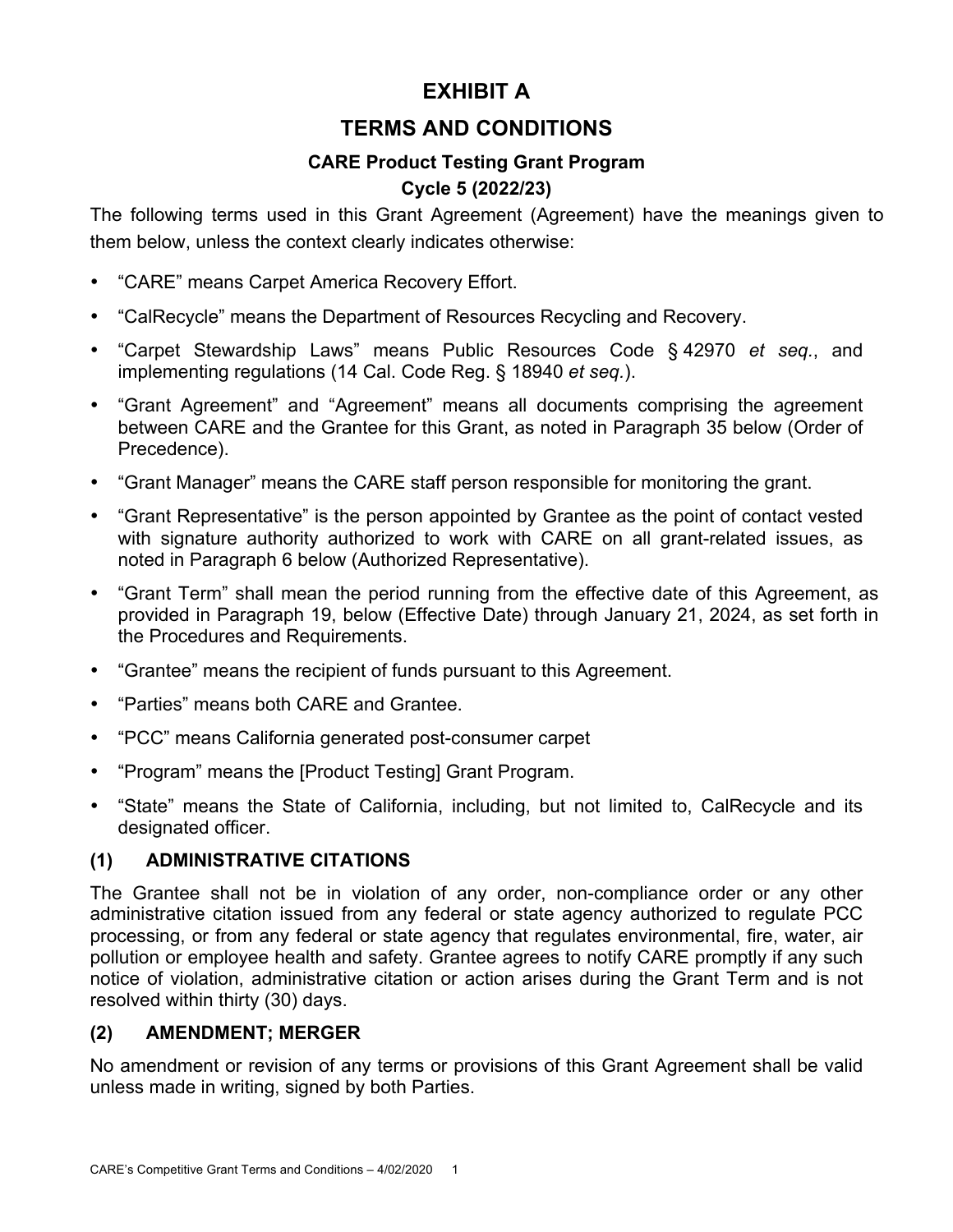### **(3) AMERICANS WITH DISABILITIES ACT**

The Grantee acknowledges that it will comply with the Americans with Disabilities Act of 1990, 42 U.S.C.§ 12101 *et seq.* ("ADA"), which prohibits discrimination on the basis of disability, as well as all applicable regulations and guidelines issued pursuant to the ADA.

# **(4) ASSIGNMENT, SUCCESSORS, AND ASSIGNS**

(a) This Agreement may not be assigned by the Grantee, either in whole or in part, without CARE's prior written consent.

(b) The provisions of this Agreement shall be binding upon and inure to the benefit of CARE, the Grantee, and their respective successors and assigns.

# **(5) AUDIT; RECORDS ACCESS**

The Grantee agrees that CARE, or any of CARE's designated representatives shall have the right to inspect Grantee's facilities during reasonable business hours, and review and copy any records and supporting documentation pertaining to the performance of this Agreement. The Grantee agrees to maintain such records for possible audit for a minimum of three (3) years after final payment date or Grant Term end date, whichever is later, unless a longer period of records retention is stipulated, or until completion of any action and resolution of all issues which may arise as a result of any litigation, dispute, or audit, whichever is later. The Grantee agrees to allow the designated representatives access to such records during normal business hours and to allow interviews of any employees who might reasonably have information related to such records. In addition, the Grantee agrees to allow the above parties to audit records and interview staff in any contract or subcontract related to the performance of this Agreement.

# **(6) AUTHORIZED REPRESENTATIVE**

The Grantee shall continuously maintain a Grant Representative and point of contact vested with signature authority authorized to work with CARE on all grant-related issues. The Grantee shall, at all times, keep the Grant Manager informed as to the identity and contact information of the Grant Representative.

# **(7) AVAILABILITY OF FUNDS**

CARE's obligations under this Agreement are contingent upon and subject to the availability of funds appropriated for this Program and grant.

# **(8) BANKRUPTCY/DECLARATION OF FISCAL EMERGENCY NOTIFICATION**

If the Grantee files for protection under any Chapter of the Bankruptcy Code (U.S.C., Title 11), the Grantee shall notify CARE within 15 days of such filing or declaration, pursuant to the procedures set forth in the section entitled "Communications" herein.

# **(9) COMMUNICATIONS**

All communications from the Grantee to CARE shall be directed to the Grant Manager, and all communications from CARE to the Grantee shall be directed to the Grant Representative. All notices, including reports and payment requests required by this Agreement shall be given in writing by email to the Grant Manager, as identified in the Procedures and Requirements (Exhibit B). If an original document is required, prepaid mail or personal delivery to the Grant Manager is required following the email.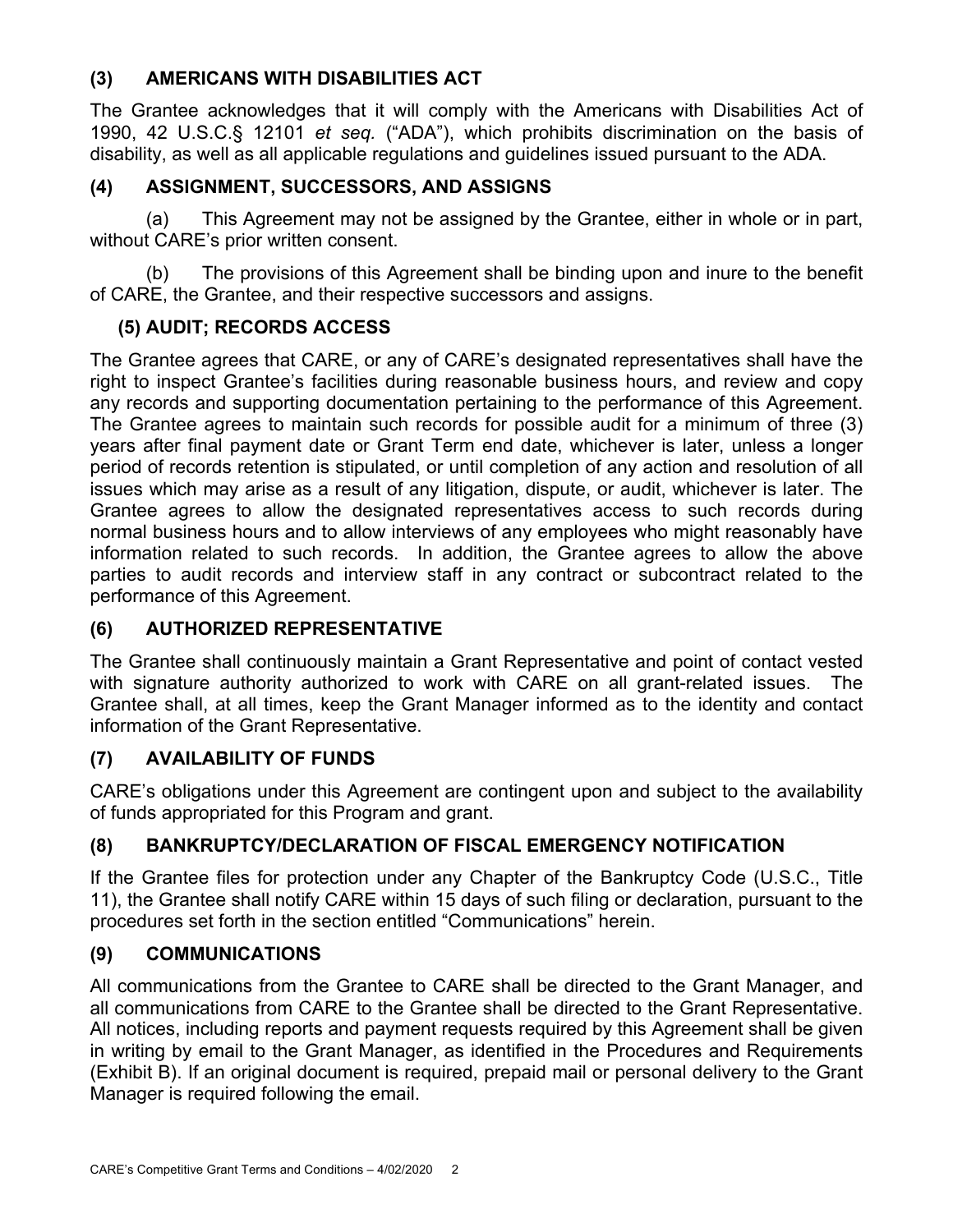#### **(10) COMPLIANCE**

The Grantee shall comply fully with all applicable federal, state, and local laws, ordinances, regulations, and permits. The Grantee shall provide evidence, upon request, that all local, state, and federal permits, licenses, registrations, and approvals have been secured for the purposes for which grant funds are to be expended. The Grantee shall maintain compliance with such requirements throughout the Grant Term. The Grantee shall ensure that the requirements of the California Environmental Quality Act are met for any approvals or other requirements necessary to carry out the terms of this Agreement. The Grantee shall ensure that all of its contractors and subcontractors have all local, state, and federal permits, licenses, registrations, certifications, and approvals required to perform the work for which they are hired. Any deviation from the requirements of this section shall result in nonpayment of grant funds.

### **(11) CONFLICT OF INTEREST**

(a) CARE. CARE, and its Evaluation Committee, officers and staff shall abide by all CARE policies regarding conflicts of interest. The CARE Evaluation Committee shall avoid both actual conflicts of interest and the appearance of conflicts of interest with any Grantee. No member of the CARE Evaluation Committee shall have a financial interest in any Grantee, unless such interest is legally authorized. CARE Evaluation Committee members shall not participate in the discussion, deliberation or vote on a matter before the Committee, or in any way attempt to use his or her official position to influence a decision of the Committee, if he or she has a prohibited interest with respect to the Grantee.

(b) State Employees. CARE's Grant program may be reviewed on occasion by CalRecycle. As a result, the Grantee should be aware of the following provisions related to the hiring and employment of current or former state employees. If the Grantee has any questions on the status of any person rendering services or involved with this Agreement, Grantee shall contact CalRecycle or the relevant State agency immediately for clarification.

(1) Current State Employees. No officer or employee shall engage in any employment, activity, or enterprise from which the officer or employee receives compensation or has a financial interest and which is sponsored or funded by any state agency, unless the employment, activity, or enterprise is required as a condition of regular state employment. In addition, no officer or employee shall contract on his or her own behalf as an independent contractor with any state agency to provide goods or services. (*See* Pub. Contract Code § 10410.)

(2) Former State Employees. For the two-year period from the date he or she left state employment, no former state officer or employee may enter into a contract in which he or she engaged in any of the negotiations, transactions, planning, or any part of the decision-making process relevant to the contract while employed in any capacity by any state agency. For the twelve-month period from the date he or she left state employment, no former state officer or employee may enter into a contract with any state agency if he or she was employed by that state agency in a policymaking position in the same general subject area as the proposed contract within the twelve month period prior to his or her leaving state service. (*See* Pub. Contract Code § 10411).

(3) If the Grantee violates any provision of the above paragraphs, such action by the Grantee may render this Agreement void. (*See* Pub. Contract Code, § 10420).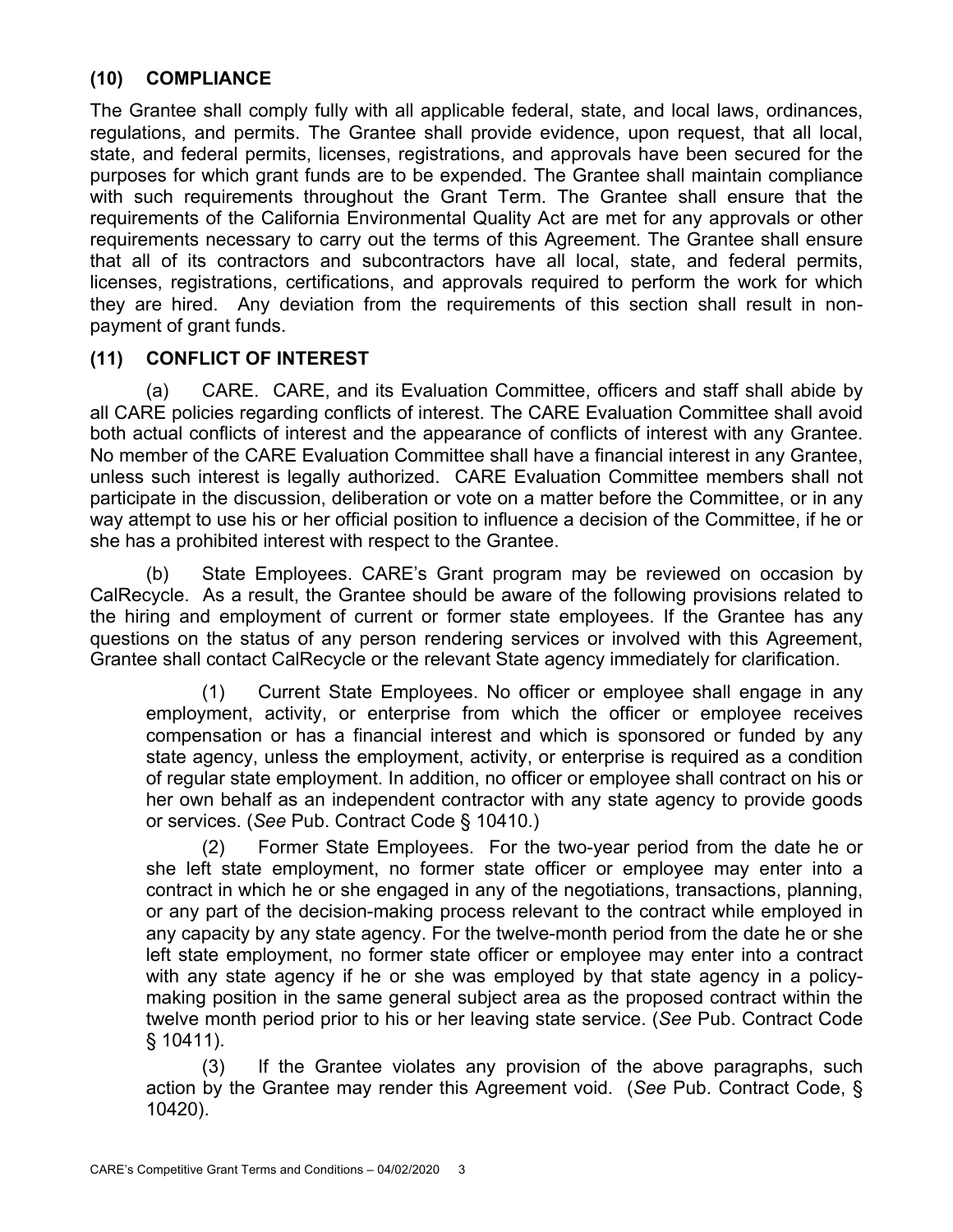# **(12) CONSIDERATION**

CARE's issuance of grant funds is predicated on the contents of an approved Work Plan to divert California-generated PCC from California landfills and, as such, each approved Work Plan is intended to assist CARE in meeting the requirements of the Carpet Stewardship Laws. This commitment provides consideration to CARE for the Grantee's performance of the grant in strict accordance with the provisions contained herein.

#### **(13) CONTRACTORS; SUBCONTRACTORS**

The Grantee shall be entitled to expend grant funds to pay for contractors and subcontractors, provided that the use of grant funds for such contractors or subcontractors shall be consistent with this Agreement, including the Grantee's Application, Budget and Work Plan. Any use of contractors or subcontractors that is not in accordance with the Grantee's Application, Budget or Work Plan must be agreed to in writing by CARE prior to using grant funds for that purpose. The Grantee shall notify the Grant Manager immediately upon termination of any such contract or subcontract.

Nothing contained in this Agreement or otherwise, shall create any contractual relation between CARE and any contractors or subcontractors of Grantee, and no agreement with contractors or subcontractors shall relieve the Grantee of its responsibilities and obligations hereunder. The Grantee agrees to be as fully responsible to CARE for the acts and omissions of its contractors and subcontractors and of persons either directly or indirectly employed by any of them as it is for the acts and omissions of persons directly employed by the Grantee. The Grantee's obligation to pay its contractors and subcontractors is an independent obligation from CARE's obligation to make payments to the Grantee. As a result, CARE shall have no obligation to pay or to enforce the payment of any moneys to any contractor or subcontractor.

### **(14) CORPORATION QUALIFIED TO DO BUSINESS IN CALIFORNIA**

If Grantee is a corporation, the corporation shall be in good standing in its state of incorporation and be qualified to do business in the State of California by filing the appropriate documents and registrations with the California Secretary of State.

#### **(15) DISCHARGE OF GRANT OBLIGATIONS**

The Grantee's obligations under this Agreement shall be deemed discharged only upon acceptance of the final report by CARE. If the Grantee is a non-profit entity, the Grantee's Board of Directors shall accept and certify as accurate the final report prior to its submission to CARE.

#### **(16) DISCLAIMER OF WARRANTY**

CARE makes no warranties, express or implied, including without limitation, the implied warranties of merchantability and fitness for a particular purpose, regarding the materials, equipment, services or products purchased, used, obtained or produced with funds awarded under this Agreement, whether such materials, equipment, services or products are purchased, used, obtained or produced alone or in combination with other materials, equipment, services or products. No CARE employees or agents have any right or authority to make any other representation, warranty or promise with respect to any materials, equipment, services or products, purchased, used, obtained, or produced with grant funds. In no event shall CARE be liable for direct, special, incidental or consequential damages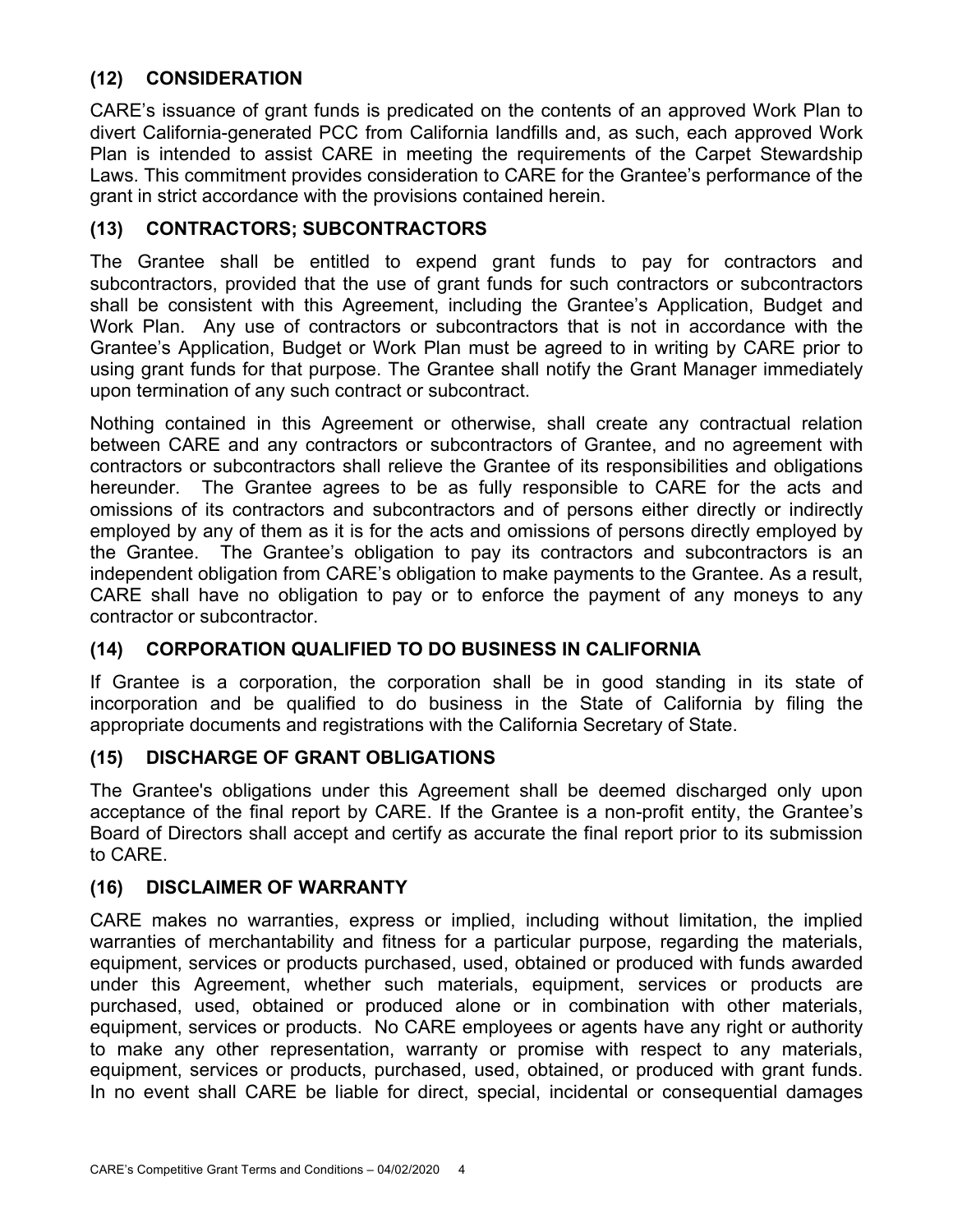arising from the use, sale or distribution of any materials, equipment, services or products purchased or produced with grant funds awarded under this Agreement.

# **(17) DISCRETIONARY TERMINATION**

CARE shall have the right to immediately terminate this Agreement at CARE's sole discretion and for any reason. Within thirty (30) days of receipt of such written notice, the Grantee shall be required to:

(a) Submit a final written report describing all work performed by the Grantee.

(b) Submit an accounting of all grant funds expended up to and including the date of termination.

(c) Reimburse CARE for any unspent grant funds.

# **(18) DISPUTES**

In the event of a dispute regarding performance under this Agreement or interpretation of requirements contained therein, the Grantee may, in addition to any other remedies that may be available, provide written notice of the particulars of such dispute to CARE's Grant Manager for further review by the Evaluation Committee for Program grants: CA Carpet Stewardship Program c/o Abbie Beane – Grants Manager, 400 Foam Street, Suite C, Monterey, CA 93940 or abeane@carpetrecovery.org. Such written notice and appeal must contain the grant number. Unless otherwise instructed by the Grant Manager, the Grantee shall continue with its responsibilities under this Agreement during any dispute.

# **(19) EFFECTIVE DATE**

This Agreement shall only be effective beginning on the date that both Parties have executed the Grant Agreement Coversheet.

### **(20) EMERGENCY EXPENDITURES**

In the event of an emergency, or where there is an imminent threat to public health and safety or the environment, the Grantee may choose, at its own risk, to incur grant-eligible expenses not previously included in the approved Budget, subject to subsequent approval by the Grant Manager of both the Budget change and the need to implement the Budget change on an emergency basis. The Grantee shall notify the Grant Manager of the emergency and the Budget change at the earliest possible opportunity. CARE, in its sole discretion, reserves the right to accept or reject the Grantee's determination that the circumstances constituted an emergency or a threat to public health and safety or the environment. If the Grant Manager determines that the circumstances did not constitute an emergency or a threat to public health or safety, the Budget change will be disallowed. Paragraph 37 (Payment) below contains procedures for obtaining approval of non-emergency budget changes.

# **(21) ENTIRE AGREEMENT**

This Agreement supersedes all prior agreements, oral or written, made with respect to the subject hereof and, together with all attachments and documents incorporated by reference, contains the entire agreement of the Parties.

# **(22) ENVIRONMENTAL JUSTICE**

In the performance of this Agreement, the Grantee shall conduct its programs, policies, and activities that substantially affect human health or the environment in a manner that ensures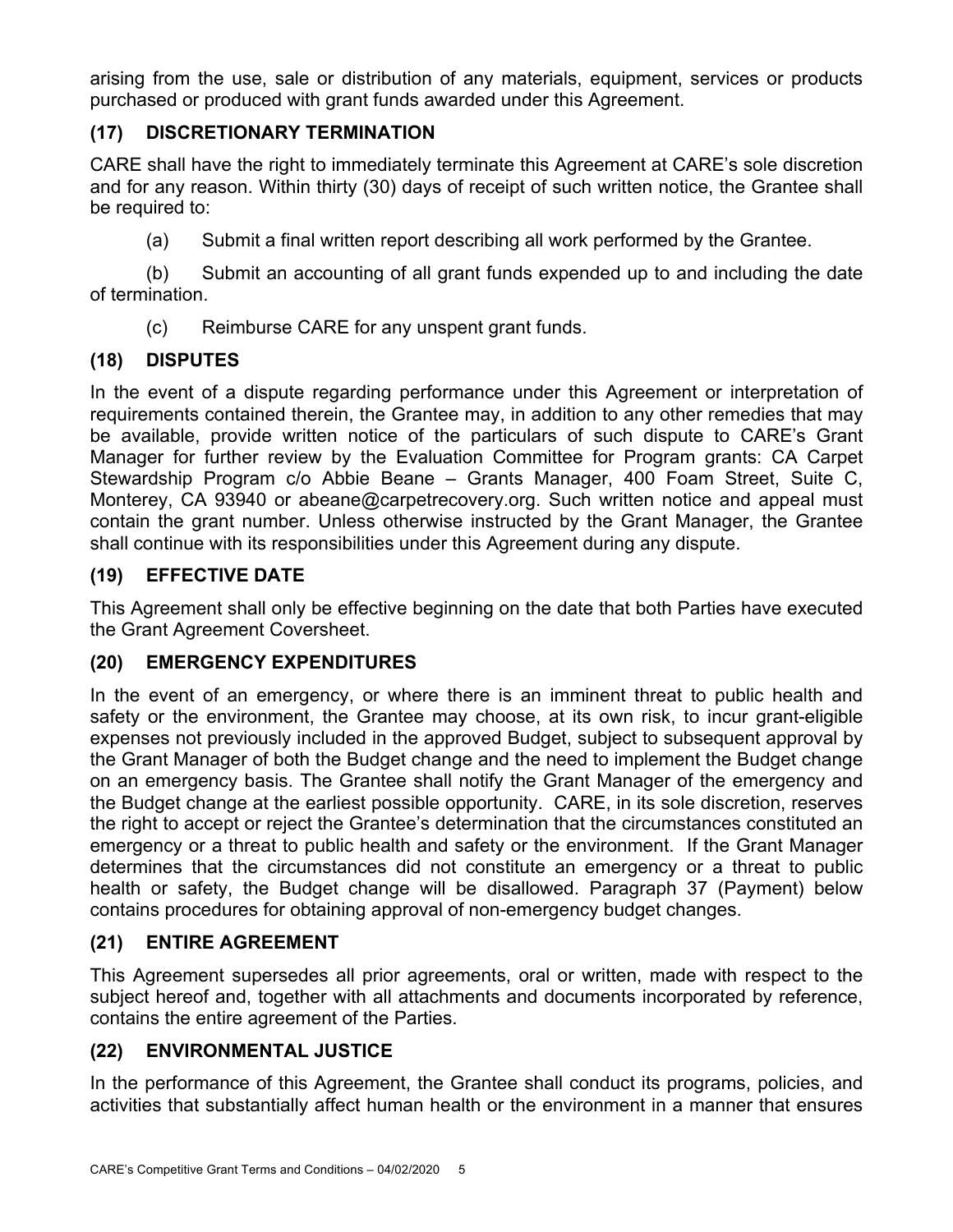the fair treatment of people of all races, cultures, and income levels, including minority populations and low-income populations of the state.

# **(23) FAILURE TO PERFORM AS REQUIRED BY THIS AGREEMENT**

CARE will benefit from the Grantee's full compliance with the terms of this Agreement only by the Grantee's (a) investigation or application of technologies, processes, products, and devices which support the collection, reduction, reuse, recycling and remanufacturing of PCC materials originating within California; and (b) compliance with statutes and regulations applicable to the diversion of PCC materials from California landfills (including but not limited to the Carpet Stewardship Laws); and (c) delivery of all grant-funded reports and results generated.

The Grantee may use grant-funds to investigate products other than the original product or products approved in the original Work Plan, provided that CARE or the Grants Manager must approve any new product applications prior to using grant funds for that purpose, and the new products must use only California-generated PCC. If the Grant Manager determines that the Grantee has not complied with the Grant Agreement, the Grant Manager may withhold Grantee's right to reimbursement of any grant funds not already paid by CARE, including but not limited to any retention retained by CARE during the Grant Term.

# **(24) FORCE MAJEURE**

Neither CARE nor the Grantee shall be responsible hereunder for any delay, default, or nonperformance of this Agreement, to the extent that such delay, default, or nonperformance is caused by an act of God, major weather event (such as regional flooding or wildfire), accident, labor strike, explosion, riot, war, rebellion, sabotage or other contingency unforeseen by CARE or the Grantee and beyond the reasonable control of such Party.

#### **(25) FORFEITURE AND REPAYMENT OF GRANT FUNDS IMPROPERLY EXPENDED**

If grant funds are not expended in accordance with this Agreement, or if real or personal property acquired with grant funds is not used for grant purposes in accordance with this Agreement, CARE, in its sole discretion, may take appropriate action at law or in equity, including requiring the Grantee to forfeit any unexpended portion of grant funds (including but not limited to any retention), and to repay CARE for any grant funds improperly expended.

### **(26) GENERALLY ACCEPTED ACCOUNTING PRINCIPLES**

The Grantee is required to use Generally Accepted Accounting Principles in documenting all grant expenditures.

#### **(27) GRANT MANAGER**

The Grant Manager's responsibilities include (a) monitoring grant progress, and (b) reviewing and approving grant payment requests and other documents delivered to CARE pursuant to this Agreement. The Grant Manager may monitor Grantee performance to ensure that the Grantee expends grant funds appropriately and in a manner consistent with the terms and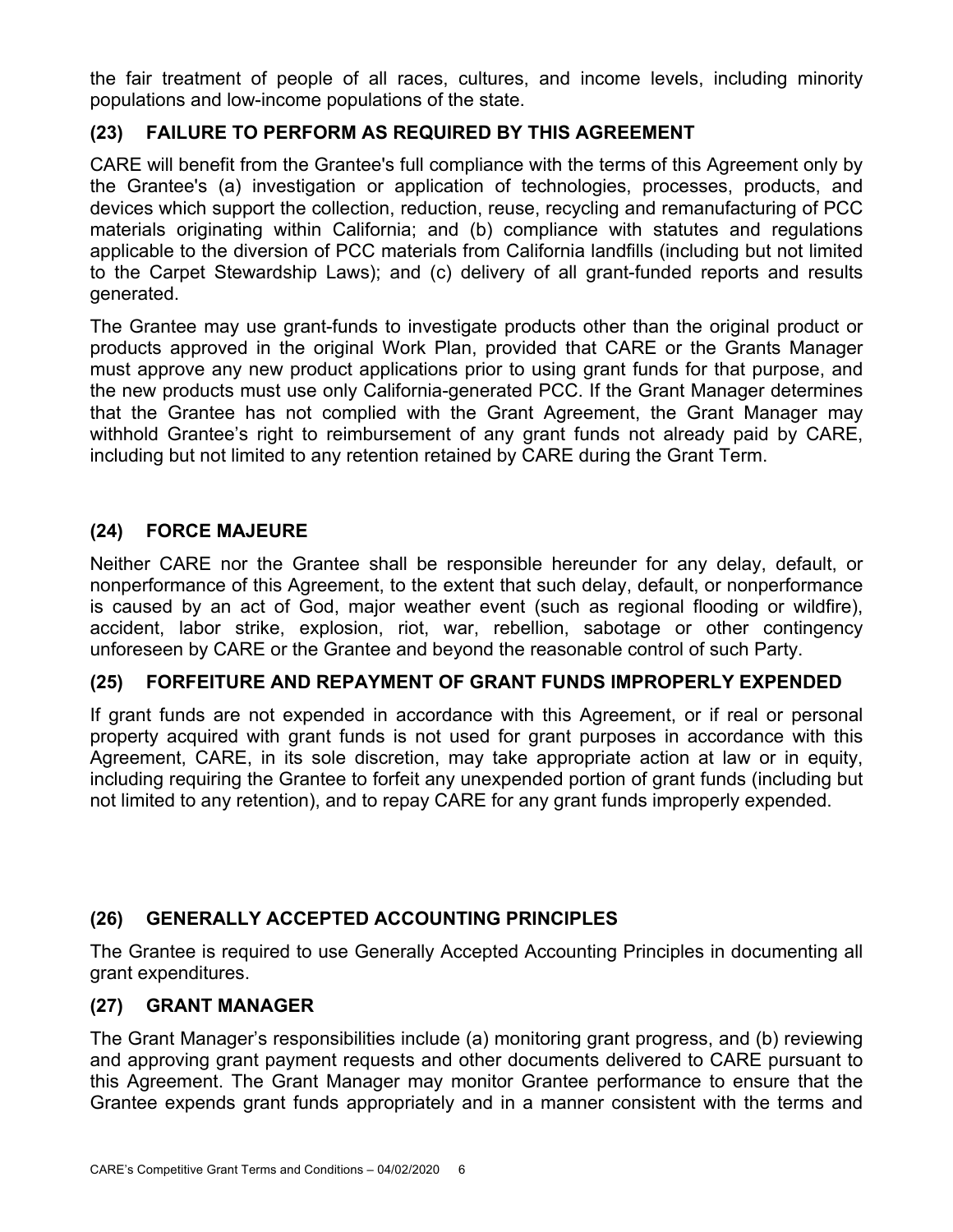conditions contained herein. The Grant Manager does not have authority to approve any deviation from or revision to these Terms and Conditions or the Procedures and Requirements unless such authority is expressly stated in the Procedures and Requirements.

# **(28) GRANTEE ACCOUNTABILITY**

The Grantee is ultimately responsible and accountable for the manner in which the grant funds are utilized and accounted for and the way the grant is administered, even if the Grantee has contracted with another organization, public or private, to administer or operate its grant program. In the event an audit should determine that grant funds are owed to CARE, the Grantee will be solely responsible for repayment of grant funds to CARE.

### **(29) GRANTEE'S NAME CHANGE**

A written amendment is required to change the Grantee's name as listed on this Agreement. Upon receipt of legal documentation of the name change, CARE will process the amendment. If any grant payment request is presented with a new name, payment cannot be made prior to approval of the amendment authorizing such change.

### **(30) INDEMNIFICATION**

The Grantee agrees to indemnify, defend and hold harmless CARE and CARE's officers, agents and employees from any and all claims and losses accruing or resulting to any and all contractors, subcontractors, suppliers, laborers, and any other person, firm or corporation in connection with the performance of this Agreement, and from any and all claims and losses accruing or resulting to any person, firm or corporation who may be injured or damaged by the Grantee as a result of the performance of this Agreement or as a result of the expenditure of Program funds.

# **(31) NATIONAL LABOR RELATIONS BOARD CERTIFICATION**

The person signing this Agreement on behalf of the Grantee certifies under penalty of perjury that no finding of contempt of court by a federal court has been issued against the Grantee within the immediately preceding two-year period because of the Grantee's failure to comply with an order of a federal court which orders the Grantee to comply with an order of the National Labor Relations Board.

# **(32) NO AGENCY RELATIONSHIP CREATED; INDEPENDENT CAPACITY**

The Grantee and the agents and employees of Grantee, in the performance of this Agreement, shall act in an independent capacity and not as officers or employees or agents of CARE. Grantee has no authority to bind or incur any obligation on behalf of CARE.

### **(33) NO WAIVER OF RIGHTS**

CARE shall not be deemed to have waived any rights under this Agreement unless such waiver is given in writing and signed by CARE. No delay or omission on the part of CARE in exercising any rights shall operate as a waiver of such right or any other right. A waiver by CARE of a provision of this Agreement shall not prejudice or constitute a waiver of CARE's right otherwise to demand strict compliance with that provision or any other provision of this Agreement. No prior waiver by CARE, nor any course of dealing between CARE and the Grantee, shall constitute a waiver of any of CARE's rights or of any of Grantee's subsequent obligations. Whenever the consent of CARE is required under this Agreement, the granting of such consent by CARE in any instance shall not constitute consent in subsequent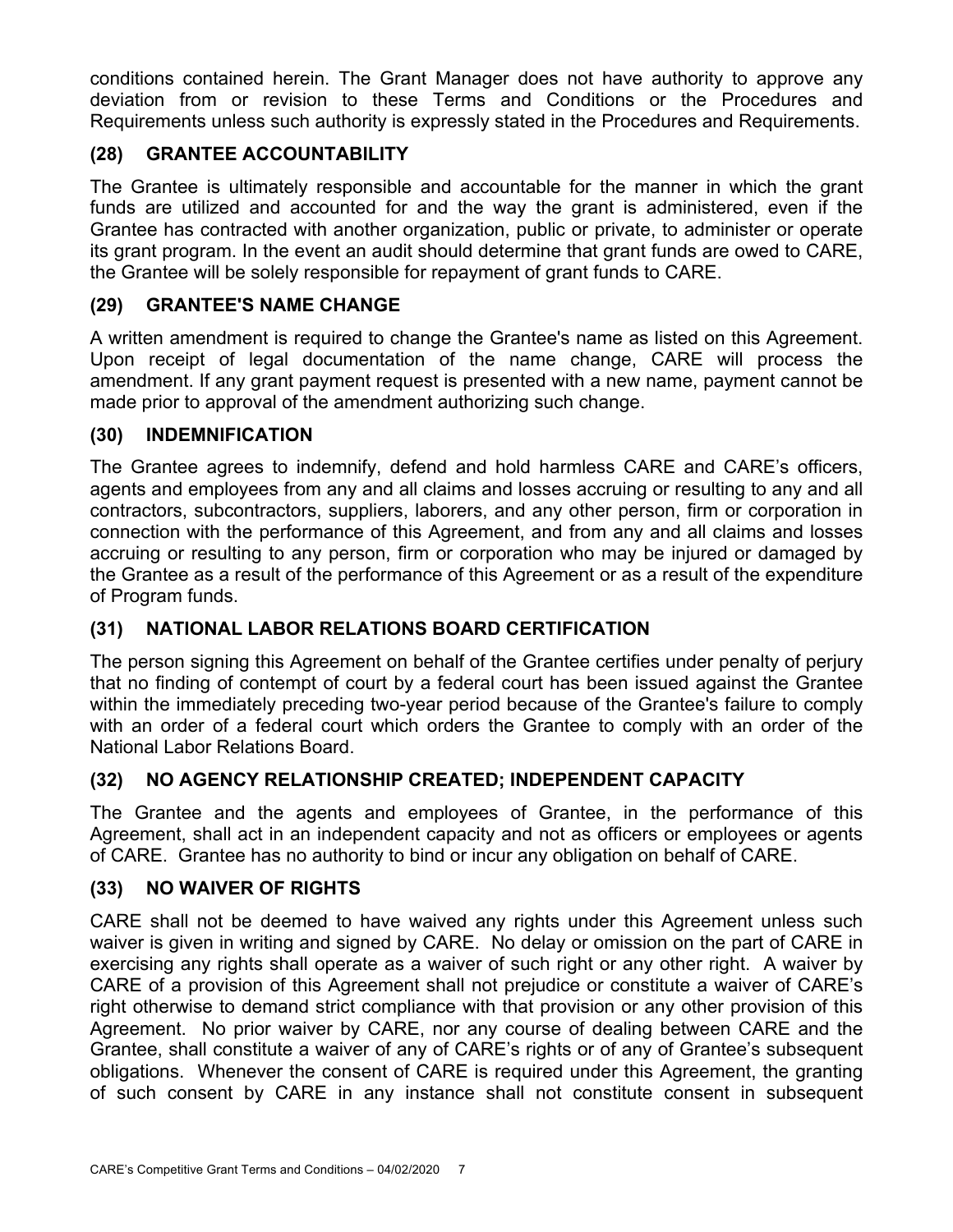instances where such consent is required. In all cases, consent may be granted or withheld in the sole discretion of CARE.

# **(34) NON-DISCRIMINATION CLAUSE**

During the performance of this Agreement, Grantee and its contractors shall not unlawfully discriminate, harass, or allow the harassment of any employee or applicant for employment. (*See* Gov. Code § 12900 *et seq.*)

# **(35) ORDER OF PRECEDENCE**

The performance of this grant shall be conducted in accordance with the Terms and Conditions, Procedures and Requirements, Project Summary, Work Plan, and Budget of this Agreement, or other combination of exhibits specified on the Grant Agreement Coversheet attached hereto. All documents listed or referenced below are hereby incorporated herein as part of this Agreement by this reference, as such documents may be validly amended from time to time. In the event of conflict or inconsistency between the documents and provisions that constitute this Agreement, the following order of precedence shall apply:

- (a) Grant Agreement Coversheet, and any amendments
- (b) Terms and Conditions (Exhibit A)
- (c) Procedures and Requirements (Exhibit B)
- (d) Budget
- (e) Work Plan
- (f) Grantee's Application
- (g) All other attachments, including any that are incorporated by reference.

### **(36) OWNERSHIP OF DRAWINGS, PLANS, AND SPECIFICATIONS; COPYRIGHTS**

Grantee retains title to any copyrights or copyrightable material produced pursuant to this Agreement. Notwithstanding the above, Grantee hereby grants to CARE a royalty-free, nonexclusive, transferable, world-wide license to reproduce, translate, and distribute copies of any and all copyrightable materials produced pursuant this Agreement, for nonprofit, noncommercial purposes, and to have or permit others to do so on CARE's behalf. Grantee is responsible for obtaining any necessary licenses, permissions, releases or authorizations to use text, images, or other materials owned, copyrighted, or trademarked by third parties and for extending such licenses, permissions, releases, or authorizations to CARE pursuant to this section. The Grantee shall, at the request of CARE, provide CARE with copies of any data, drawings, design plans, specifications, photographs, negatives, audio and video productions, films, recordings, reports, findings, recommendations, and memoranda of every description or any part thereof, prepared in connection with this Agreement or through the expenditure of Program funds.

If any of Grantee's materials constitute trade secrets or confidential information, such materials should be clearly designated as such. For materials that are not confidential or trade secrets, or that are not labeled as confidential or trade secrets, Grantee grants to CARE a royalty-free, nonexclusive, transferable, world-wide license to reproduce, translate, and distribute copies of any and all such materials produced pursuant this Agreement, for nonprofit, non-commercial purposes, and to have or permit others to do so on CARE's behalf. The Grantee may not designate as trade secrets or confidential information any findings on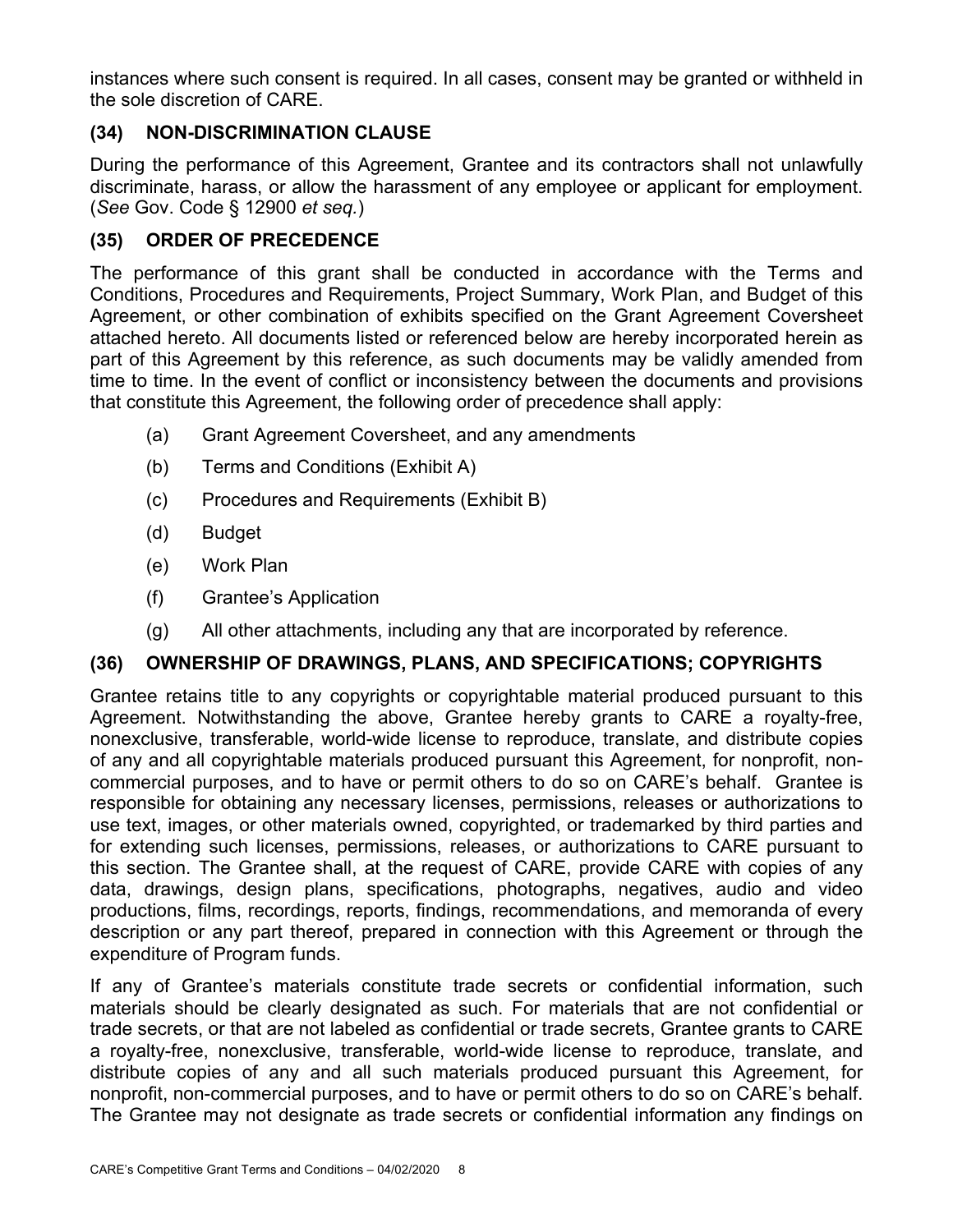the physical properties of PCC or how PCC affects the physical environment; however, the Grantee may designate as confidential any information relating directly to findings regarding a specific product application, in accordance with applicable laws.

The Grantee must also agree to cooperate with the Grant Manager and CARE's marketing firm, Gigantic Idea Studio (GIS), should CARE decide to feature the Grantee's project, for marketing purposes only. This may include shooting video and photography as well as narrative pieces such as blogs. The Grantee has the right to protect any proprietary business information, however, and may inform CARE and GIS of sensitive information prior to any video or photo shoots or interviews.

### **(37) PAYMENT**

(a) The approved Budget, if applicable, is attached hereto and incorporated herein by this reference and states the maximum amount of allowable costs for each of the tasks identified in the Work Plan. CARE shall reimburse the Grantee for only the work and tasks specified in the Work Plan or the Grantee's Application at only those costs specified in the Budget and incurred during the Grant Term. CARE reserves the right to reimburse vendors, lenders or other third parties related to the Grantee's Work Plan or Budget, and to reduce such reimbursement to Grantee accordingly.

(b) The Grantee shall perform the work described in the Work Plan or in Grantee's Application in accordance with the approved Budget, and shall obtain the Grant Manager's written approval of any changes or modifications to the Work Plan, approved project as described in the Grantee's Application or the approved Budget prior to performing the changed work or incurring the changed cost. If the Grantee fails to obtain such prior written approval, CARE, at CARE's sole discretion, may refuse to provide funds to pay for such work or costs.

(c) The Grantee shall request grant distributions in accordance with the procedures described in the Procedures and Requirements. CARE reserves the right to condition the release of grant funds for any reasonable purpose, such as withholding grant funds until equipment has arrived at the Grantee's designated facility, or grant-funded equipment is operational.

(d) Ten percent (10%) will be withheld from each Payment Request and paid at the end of the Grant Term, when all reports and conditions stipulated in this Agreement have been satisfactorily completed. Failure by the Grantee to satisfactorily complete all reports and conditions stipulated in this Agreement may result in forfeiture of any such funds withheld pursuant to CARE's 10% retention policy. CARE will also retain an extra 10 percent of any funding used for PCC storage until all PCC being stored has been finally diverted from landfill.

(e) Payment will be made only to the Grantee.

(f) Reimbursable expenses shall not be incurred unless they have been specified in the approved grant application.

(g) Reimbursable expenses may be incurred when the grantee receives a Notice to Proceed through 12/31/2023 as described in the Procedures and Requirements (Exhibit B).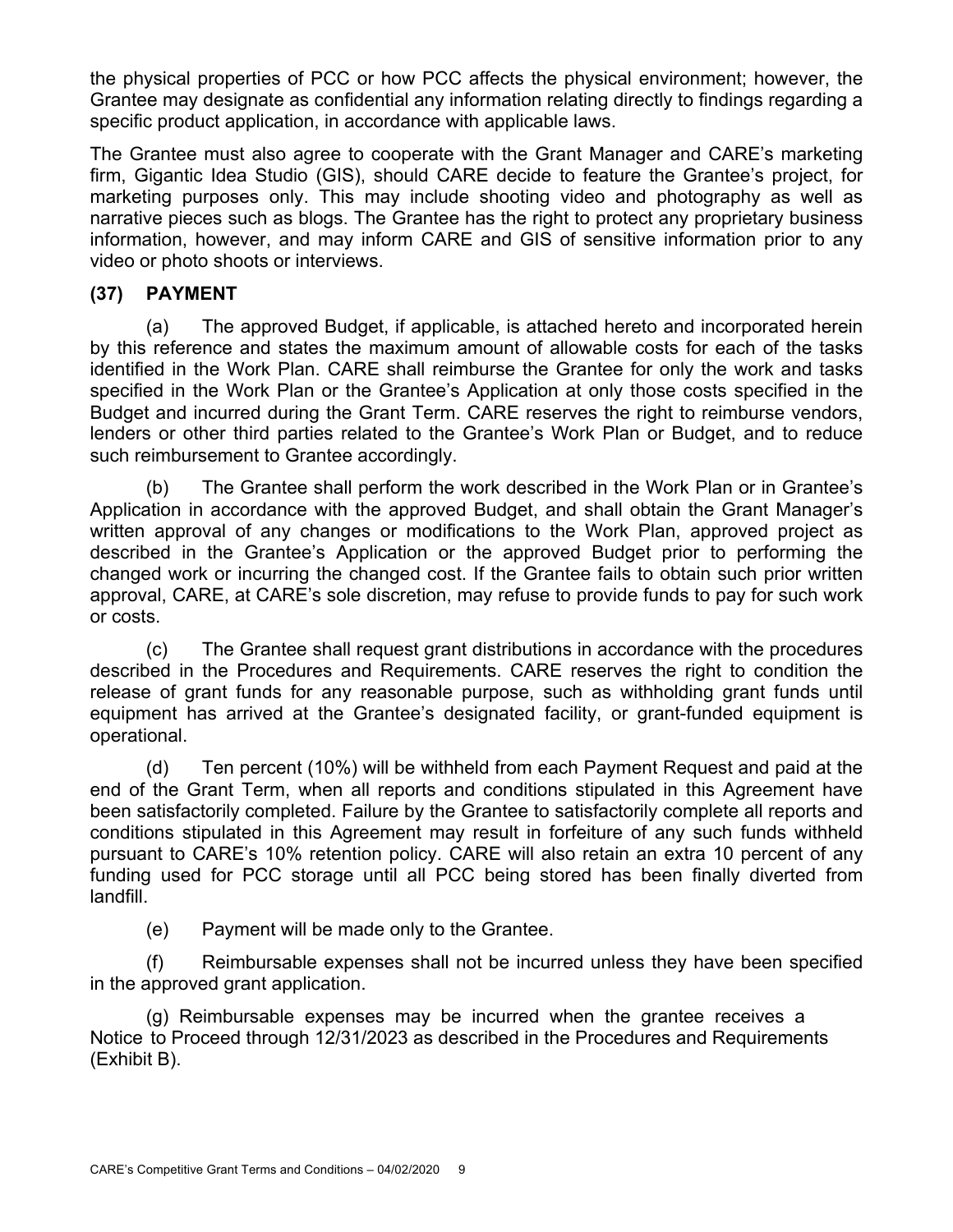#### **(38) PERSONAL JURISDICTION**

The Grantee consents to personal jurisdiction in the State of California for all proceedings concerning the validity and operation of this Agreement and the performance of the obligations imposed upon the Parties. If Grantee is part of a Native American Tribe, Grantee expressly waives tribal sovereign immunity as a defense to any and all proceedings concerning the validity and operation of this Agreement and the performance of the obligations imposed upon the Parties.

#### **(39) PERSONNEL COSTS**

If personnel costs constitute an eligible use of grant funds pursuant to the Procedures and Requirements, any personnel costs to be reimbursed with grant funds must be computed based on actual time spent on grant-related activities and on the actual salary or equivalent hourly wage the employee is paid for his or her regular job duties, including a proportionate share of any benefits to which the employee is entitled, unless otherwise specified in the Procedures and Requirements.

### **(40) REAL AND PERSONAL PROPERTY ACQUIRED WITH GRANT FUNDS**

The following provisions apply only if the Grant Program and Grant Solicitation authorize the use of grant funds to acquire personal or real property:

(a) All real and personal property, including equipment and supplies, acquired with grant funds shall be used by the Grantee only for the purposes for which CARE approved their acquisition for so long as such property is needed for such purposes, regardless of whether the Grantee continues to receive grant funds from CARE for such purposes. Any property acquired using Grant funds, including equipment and supplies, shall be used for the purpose for which CARE approved its acquisition for at least three (3) years after the end of the Grant Term even if grant funds paid for only a portion of the equipment cost.

(b) Subject to the obligations and conditions set forth in this section, title to all real and personal property acquired with grant funds, including all equipment and supplies, shall vest upon acquisition in the Grantee. The Grantee may be required to execute all documents required to provide CARE with a security interest in any real or personal property, including equipment and supplies, and it shall be a condition of receiving this grant that CARE shall have the right to be in first priority position with respect to the security interest on any such property acquired with grant funds in full or in part, unless pre-approved in writing by CARE that CARE will accept a lower priority position with respect to the security interest on the property. Grantee shall inform any lenders from whom it is acquiring additional funding to complete the property purchase of this grant condition.

(c) The Grantee may not transfer title to any real or personal property, including equipment and supplies, acquired with grant funds, in full or in part, to any other entity without the express authorization of CARE. The Grantee shall notify CARE prior to using any grantfunded supplies or equipment as collateral against any other real or personal property, or any financial obligation to a lender, creditor or otherwise. CARE may or may not agree to approve this transaction.

(d) CARE will not reimburse the Grantee for the acquisition of equipment purchased prior to the issuance of grant funds or prior to the commencement of the Grant Term, unless the acquisition of such equipment with grant funds is pre-approved in writing by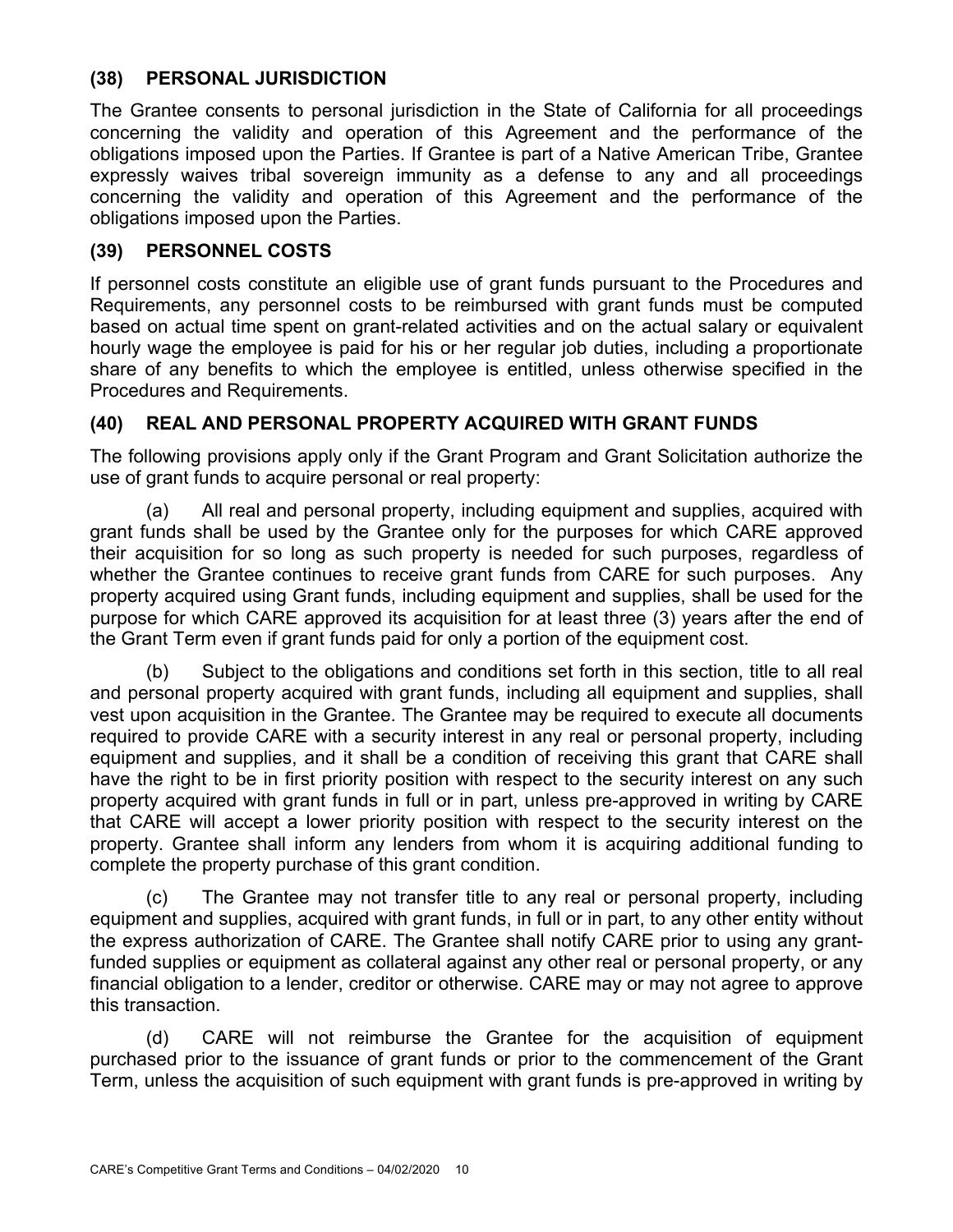the Grant Manager. In the event of a question concerning the eligibility of equipment for grant funding, the burden will be on the Grantee to establish the pedigree of the equipment.

# **(41) REASONABLE COSTS**

A cost is reasonable if, in its nature or amount, it does not exceed that which would be incurred by a prudent person under the circumstances prevailing at the time the decision was made to incur the cost. Consideration will be given to:

(a) Whether the cost is of a type generally recognized as ordinary and necessary for the performance of the grant.

(b) The restraints or requirements imposed by such factors as generally accepted sound business practices, arms-length bargaining, federal and state laws and regulations, and the terms and conditions of this Agreement.

(c) Whether the individuals concerned acted with prudence in the circumstances, considering their responsibilities to the organization, its members, employees, clients, and the public at large.

(d) Significant deviations from the established practices of the organization which may unjustifiably increase the grant costs.

CARE reserves the right to seek repayment of grant funds expended on unreasonable costs.

# **(42) RECYCLED-CONTENT PAPER**

All documents submitted by the Grantee must be printed double-sided on recycled-content paper containing 100 percent post-consumer fiber. Specific pages containing full color photographs or other ink-intensive graphics may be printed on photographic paper.

### **(43) REDUCTION OF POST-CONSUMER CARPET**

In the performance of this Agreement, for all purchases made with grant funds, including, but not limited to equipment and PCC feedstock, the Grantee shall process only PCC originating from California. As a condition of final payment under this Agreement, the Grantee must provide documentation substantiating the source of PCC materials used during the performance of this Agreement to the Grant Manager.

### **(44) REDUCTION OF WASTE**

In the performance of this Agreement, Grantee shall take all reasonable steps to ensure that materials purchased or utilized in the course of the project are diverted consistent with the California waste hierarchy, giving preference to energy recovery. Steps should include, but not be limited to: the use of used, reusable, or recyclable products; discretion in the amount of materials used; alternatives to disposal of materials consumed; and the practice of other waste reduction measures where feasible and appropriate.

### **(45) REIMBURSEMENT LIMITATIONS**

Under no circumstances shall the Grantee seek reimbursement pursuant to this Agreement for a cost or activity that has been or will be paid for through another grant funding source. The Grantee shall not seek reimbursement for any costs used to meet cost sharing or matching requirements.

All costs charged against the Agreement shall be net of all applicable credits. The term "applicable credits" refers to those receipts or reductions of expenditures that operate to offset or reduce expense items that are reimbursable under this Agreement. Applicable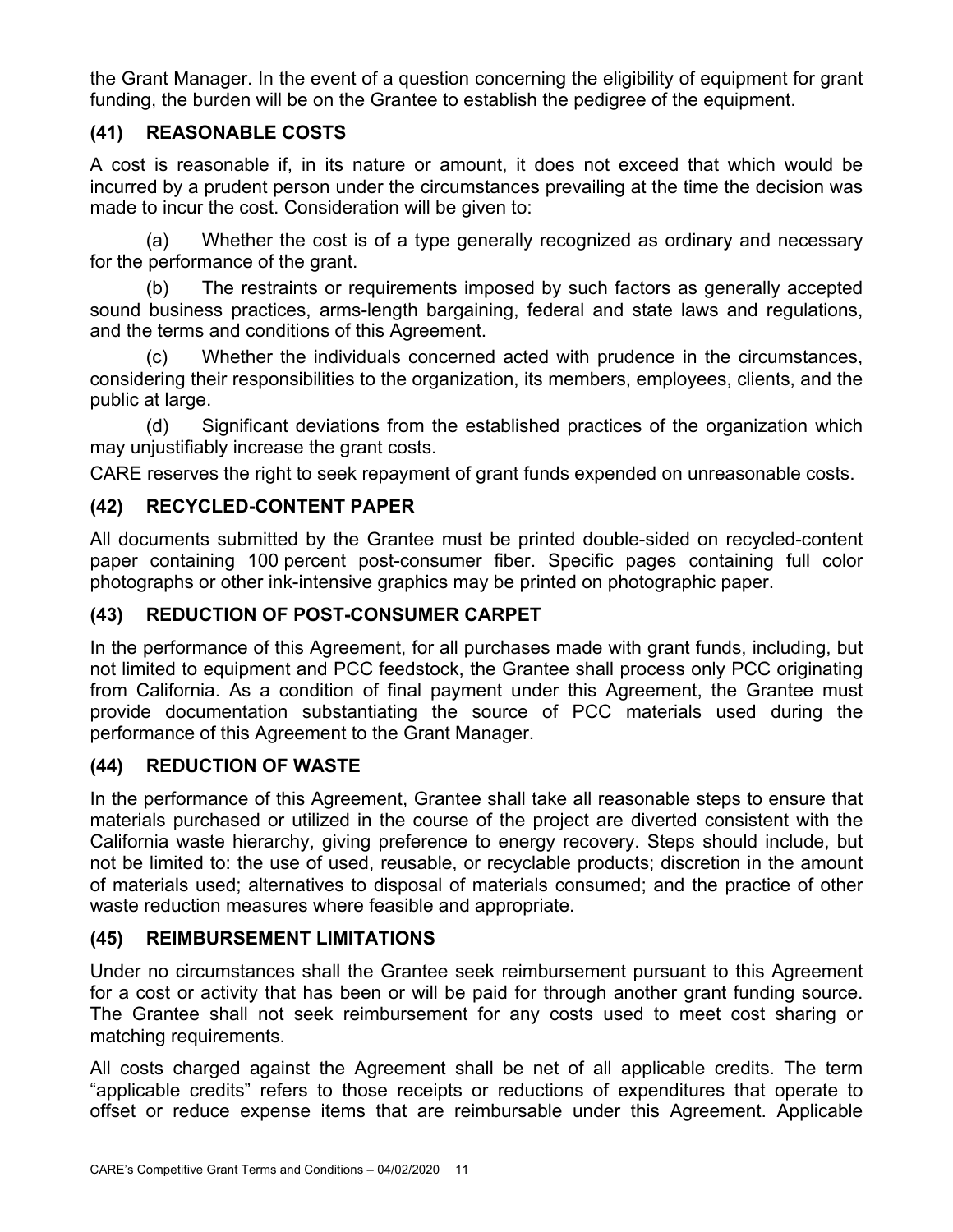credits may include, but are not necessarily limited to, rebates or allowances, discounts, credits toward subsequent purchases, and refunds. Grantee shall deduct the amount of the credit from the amount billed as reimbursement for the cost, or deduct the amount of the credit from the total billed under a future invoice.

# **(46) REMEDIES**

Unless otherwise expressly provided herein, the rights and remedies hereunder are in addition to, and not in limitation of, other rights and remedies under this Agreement, at law or in equity, and exercise of one right or remedy shall not be deemed a waiver of any other right or remedy.

### **(47) SELF-DEALING AND ARM'S LENGTH TRANSACTIONS**

All expenditures for which reimbursement pursuant to this Agreement is sought shall be the result of arm's-length transactions and not the result of, or motivated by, self-dealing on the part of the Grantee or any employee or agent of the Grantee. For purposes of this provision, "arm's-length transactions" are those in which both Parties are on equal footing and fair market forces are at play, such as when multiple vendors are invited to compete for an entity's business and the entity chooses the lowest of the resulting bids. "Self-dealing" is involved where an individual or entity is obligated to act as a trustee or fiduciary, as when handling public funds, and chooses to act in a manner that will benefit the individual or entity, directly or indirectly, to the detriment of, and in conflict with, the public purpose for which all grant monies are to be expended.

#### **(48) SEVERABILITY**

If any provisions of this Agreement are found to be unlawful or unenforceable, such provisions will be voided and severed from this Agreement without affecting any other provision of this Agreement. To the full extent, however, that the provisions of such applicable law may be waived, they are hereby waived to the end that this Agreement be deemed to be a valid and binding agreement enforceable in accordance with its terms.

### **(49) SITE ACCESS**

The Grantee shall allow CARE, or any of CARE's designated representatives the right to inspect Grantee's facilities during reasonable business hours, and to access sites at which grant funds are expended and related work is being performed at any time during the performance of the work and for ninety (90) days after completion of the work, or until all issues related to the grant project have been resolved.

#### **(50) STOP WORK NOTICE**

The Grantee shall cease all work under this Agreement, immediately upon receipt of a written notice from the Grant Manager to stop work, where such notice is based on the Grant Manager's reasonable belief that grant funds are being improperly expended.

#### **(51) TERMINATION FOR CAUSE**

CARE may terminate this Agreement and be relieved of making any subsequent payments to Grantee, should the Grantee fail to perform the requirements of this Agreement at the time and in the manner herein provided. Termination pursuant to this section may result in forfeiture by the Grantee of any funds retained pursuant to CARE's 10 percent retention policy.